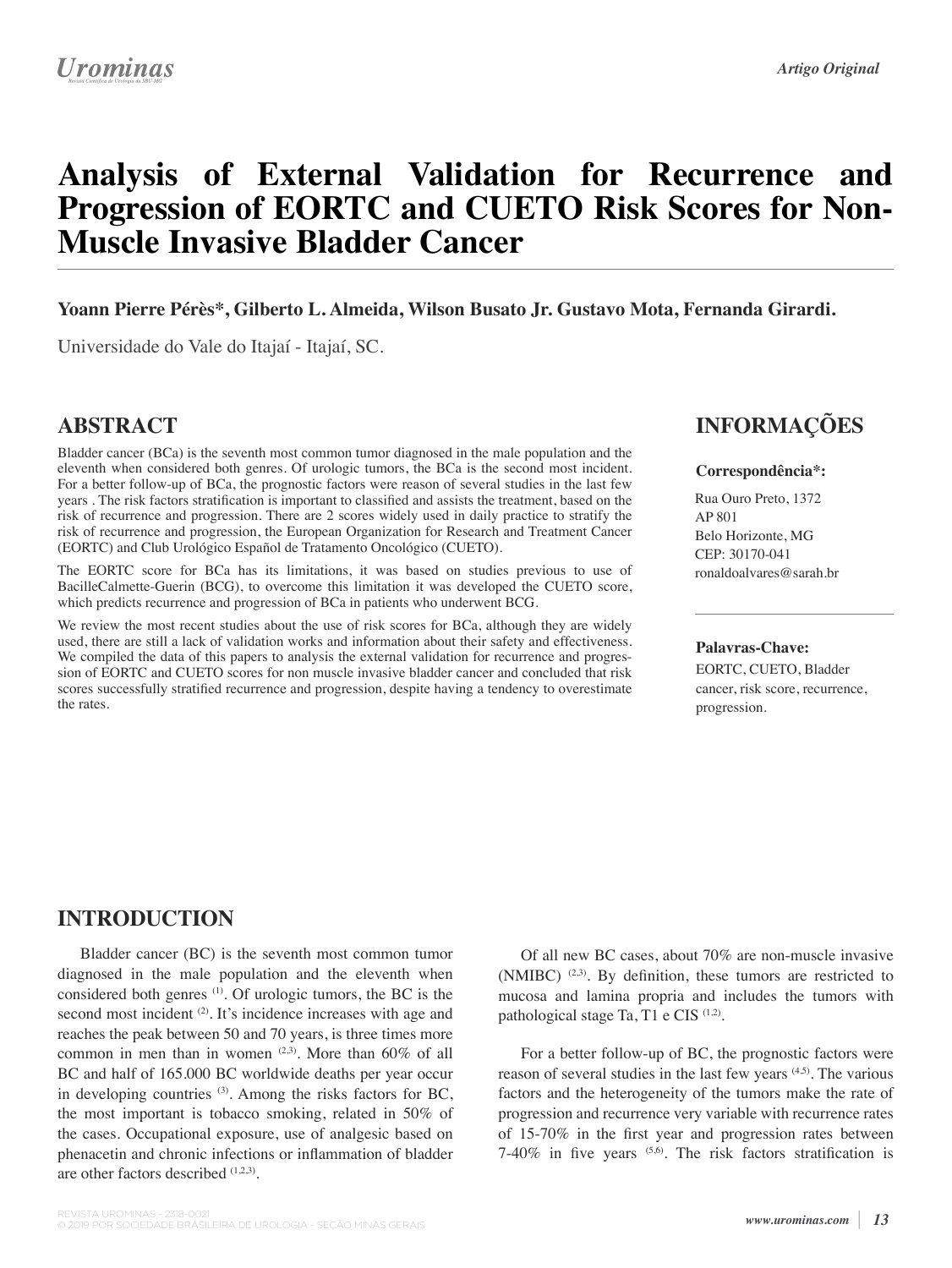important to classifed and assists the treatment, based on the risk of recurrence and progression (7).

There are 2 scores widely used in daily practice to stratify the risk of recurrence and progression, the European Organization for Research and Treatment Cancer (EORTC) and Club UrológicoEspañol de TratamentoOncológico (CUETO).

The aim of this manuscript is to review the most recent studies about the use of risk scores for BC, although they are widely used, there are still a lack of validation works and information about their safety and effectiveness.

## **DISCUSSION**

#### **EORTC Risk Score**

The EORTC risk score was developed by Sylvester et al, which published a study evaluating 2596 patients randomized in seven trials, with the objective of elaborating a score that evaluates the probability of recurrence and progression in 1 and 5 years after transurethral resection of bladder (TURB) (5). It's analyzed several variables and established the use of 6 clinical and pathological parameters (tumor stage, tumor grade, number of tumors, size, presence of Carcinoma in Situ (CIS) and prior recurrence rate) for analysis of recurrence and progression. The score is calculated for each patient depending on its characteristics and ranges from 0-17 for recurrence and 0-23 for progression, 0 being good prognosis and 17 or 23 for poor prognosis (Table 1)  $(5)$ .

According to the score calculated by the risk factors, it was established a probability of recurrence and progression, which can be analyzed in the Table 1<sup>(5)</sup>.

When evaluating each risk factor, the most important prognostic factor for recurrence is the number of tumors and for progression is the presence of CIS, factors that represent the biological aggressiveness of the disease.

The EORTC score for BC has its limitations, it was based on studies previous to use of Bacille Calmette-Guerin (BCG) and almost 20% of patients did not use any kind of intra vesical therapy (5,8). In addition, the formulation of the scores did not take into account the adjuvant treatment with single immediate chemotherapy, use of BCG and second TURB (14).

To overcome this limitation it was developed a new score, the CUETO, which predicts recurrence and progression of BC in patients who underwent BCG<sup>(8)</sup>.

#### **TABLE 1- EORTC Risk Score**

| Factor                | Recurrence     | Progression             |
|-----------------------|----------------|-------------------------|
| Number of tumors      |                |                         |
| Single                | $\overline{0}$ | $\overline{0}$          |
| 2 to 7                | 3              | $\overline{\mathbf{3}}$ |
| $\geq 8$              | 6              | $\overline{\mathbf{3}}$ |
| Tumor size            |                |                         |
| $<$ 3 cm              | $\bf{0}$       | $\bf{0}$                |
| $\geq$ 3 cm           | 3              | $\overline{\mathbf{3}}$ |
| Prior recurrence rate |                |                         |
| Primary               | $\mathbf{0}$   | $\mathbf{0}$            |
| $\leq$ 1 rec/yr       | $\overline{a}$ | $\overline{a}$          |
| $>1$ rec/yr           | $\overline{4}$ | $\overline{2}$          |
| T category            |                |                         |
| Ta                    | $\circ$        | $\overline{0}$          |
| T1                    | $\mathbf{1}$   | 4                       |
| <b>CIS</b>            |                |                         |
| No                    | $\bf{0}$       | $\mathbf{0}$            |
| Yes                   | $\overline{1}$ | 6                       |
| Grade                 |                |                         |
| G1                    | $\bf{0}$       | $\overline{0}$          |
| G2                    | $\overline{1}$ | $\overline{0}$          |
| G <sub>3</sub>        | $\overline{2}$ | 5                       |
| <b>Total score</b>    | $0 - 17$       | $0 - 23$                |

#### **CUETO Risk Score**

BCG immunotherapy reduces the risk of progression and must be the agent of choice in intermediary and high grade bladder tumors. Despite the beneft, a part of the patients present a treatment failure (10). To better evaluate this subgroup, it was necessary to elaborate a risk score to evaluate recurrence and progression after the use of BCG.

To elaborate the CUETO risk score, it was evaluate recurrence and progression factors after use of intra vesical BCG on 1062 patients with NMIBC in 4 CUETO trials (8).

The score is calculated from 0 (good prognosis) to 14 for progression and 16 for recurrence (poor prognosis). The patients were categorized into 4 groups and the probabilities of recurrence and progression were calculated at 1, 2 and 5 years. The gender factor was not used for progression, just as the Tumor  $(T)$  classification was not used for recurrence  $(8)$ (Table 2).

#### **External Validation of EORTC Risk Score**

After the publication of Sylvester et al., several studies were carried out evaluating if the EORTC risk score and if it could be used as a predictive tool for progression and recurrence in urological practice.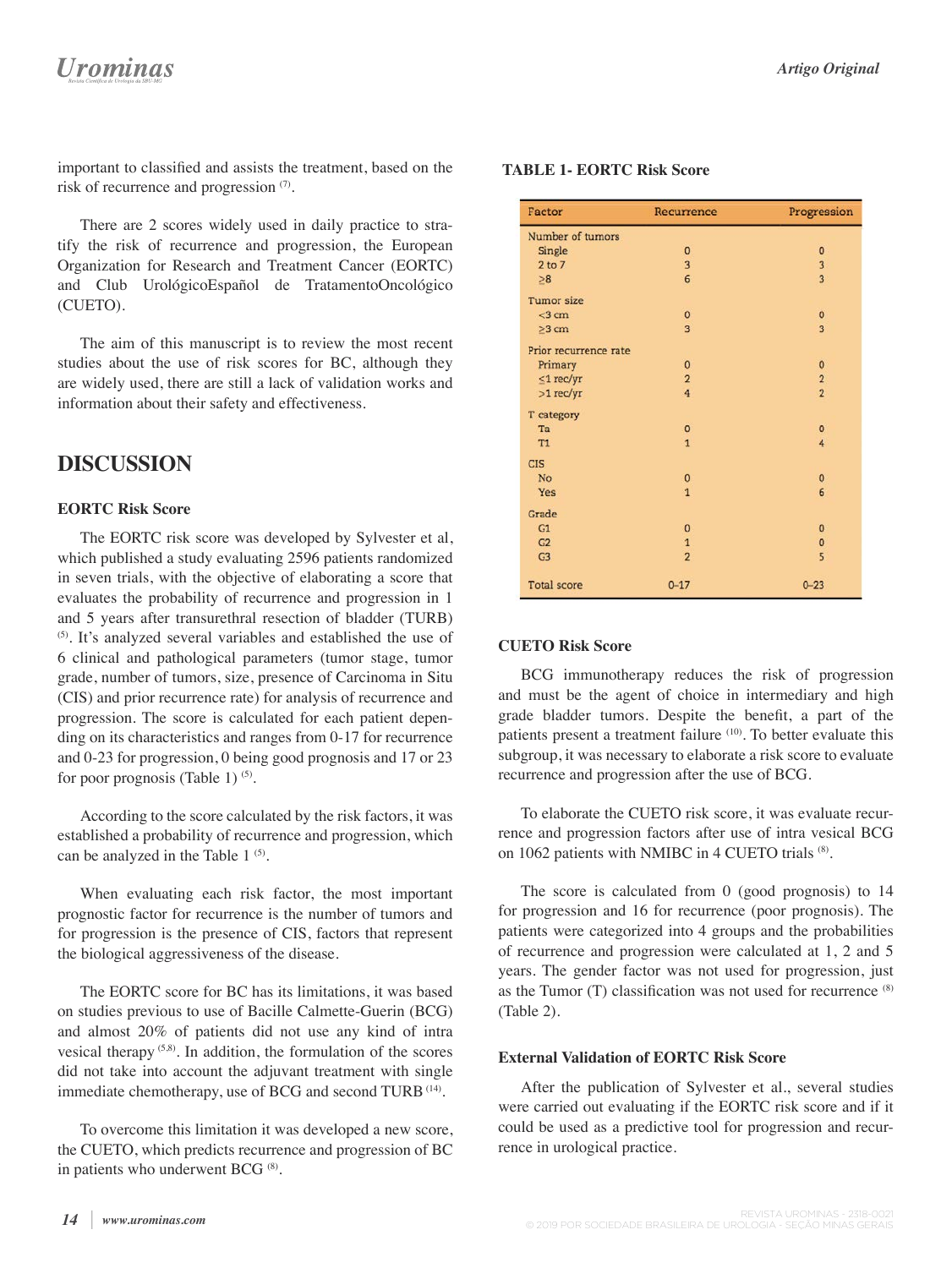#### **Table 2- CUETO Risk Score**

| Factor                 | Recurrence Score         | Progression Score |
|------------------------|--------------------------|-------------------|
| Gender:                |                          |                   |
| M                      | 0                        | 0                 |
| F                      | 3                        | 0                 |
| Age:                   |                          |                   |
| Less than 60           | 0                        | 0                 |
| $60 - 70$              | 1                        | 0                 |
| Greater than 70        | $\overline{2}$           | $\overline{2}$    |
| Recurrent tumor:       |                          |                   |
| No                     | 0                        | O                 |
| Yes                    | Δ                        | $\overline{2}$    |
| No. tumors:            |                          |                   |
| 3 or Less              | 0                        | 0                 |
| Greater than 3         | $\overline{\mathbf{r}}$  | 1                 |
| T category.            |                          |                   |
| Ta                     | 0                        | 0                 |
| T1                     | 0                        | $\overline{2}$    |
| <b>Associated Tis:</b> |                          |                   |
| No                     | 0                        | 0                 |
| Yes                    | $\overline{\phantom{a}}$ | 1                 |
| Grade:                 |                          |                   |
| G1                     | 0                        | 0                 |
| G2                     | 1                        | $\overline{2}$    |
| G3                     | 3                        | 6                 |
| Total scores           | $0 - 16$                 | $0 - 14$          |

Almeida et al. <sup>(11)</sup> and Busato et al. <sup>(12)</sup> evaluated prospectively 205 patients in Brazil, with recurrence rates of 28% in 1 year and 57,1% in 5 years and compared the results with Sylvester et al  $(5)$ . The probability of recurrence at 1 year was lower in all groups in relation to Sylvester et al. and in 5 years the risk was higher, except in the group with score 0. Despite the EORTC score overestimate the recurrence, presents statistical validation and can be used by urologists as a tool and risk stratifcation (11). The progression is less common than recurrence, however presents worse outcome (12). The progression rate at 1 year was 3,4% and 19,1% at 5 years, rates lower than EORTC, except in the intermediate risk group. Despite the EORTC score overestimate rates, especially in high risk groups, the score successfully stratifed the progression of Brazilian patients in this study <sup>(12)</sup>.

Seo KW et al. (13) also evaluated recurrence and progression in 251 patients after BCG adjuvant therapy. All the rates of recurrence and progression of this study are lower than Sylvester et al. (5). In relation to progression, there is no signifcant difference in rates. This study validates the use of EORTC score to clinical use <sup>(13)</sup>.

Fernandez-Gomez et al. <sup>(14)</sup> of the CUETO group, analyzed 1062 patients treated with BCG. After stratifed evaluation of recurrence and progression at 1 and 5 years, recurrence rates were lower in all groups. As to progression, lower rates were found in patients at high risk. Despite the correct stratifcation (c-index similar to Sylvester et al.) of the population sample of this author, the EORTC score overestimate recurrence and progression rates (14).

In another study, Borkowska EM.et al. (15), analyzed recurrence and progression rates of 91 polish patients and compared the results with Sylvester et al. <sup>(5)</sup>. After 1 year of treatment, recurrence was observed in 25% of patients and progression in 12,1%. Recurrence rates of this study were lower in all groups, except in risk subgroup 1-4, in relation to progression, rates were higher in all groups when compared to EORTC. Concluding that recurrence rates were overestimated and progression underestimated (15).

Ather MH. andZaidi M (16) compared recurrence and progression rates of 92 patients submitted to TURB and mitomycin C. Patients at intermediate and high risks received BCG adjuvant. All had 1 year follow up and their data compared to EORTC. Recurrence rate in 1 year was 37% and progression rate 2,2%. The rates, by subgroup, of recurrence were similar and progression rates were lower, when compared to EORTC rates (16).

Pillai R et al.  $(17)$  published a study with the objective of validating the EORTC risk score for BC. In a population of 109 patients, rates of recurrence and progression at 1 and 5 years were compared with EORTC rates. The recurrence and progression rates were 63,3% and 12,8% respectively. The recurrence rates in all groups of this study were higher than the EORTC rates. Concerning progression, subgroup 4 presented higher rates, while subgroup 1 and 2 had similar rates. Subgroup 3 presented similar rates at 1 year, but higher at 5 years. The concordance rates of the present study with EORTC were 62% and 63% for recurrence at 1 and 5 years respectively and for progression, the concordance were 65 and 67% respectively. The author considers that it was not possible to validate the EORTC risk score in this evaluated population (17).

The EORTC risk score has a limited accuracy in predicting recurrence and progression of CB<sup>(8)</sup>. Analyzing the studies of Almeida et al., Busato et al., Seo et al., Fernandez-Gomez J et al., and Borkowska EM et al, on external validation, the score tends to overestimate the risks of recurrence and progression of the patients (8,11,12,13,14,14,16). Several factors may justifed these overestimated rates, but perhaps the main factor and bias of the Sylvester et al. study is the inclusion of few patients submitted to adjuvant therapy with BCG <sup>(8,14)</sup>. The EORTC risk score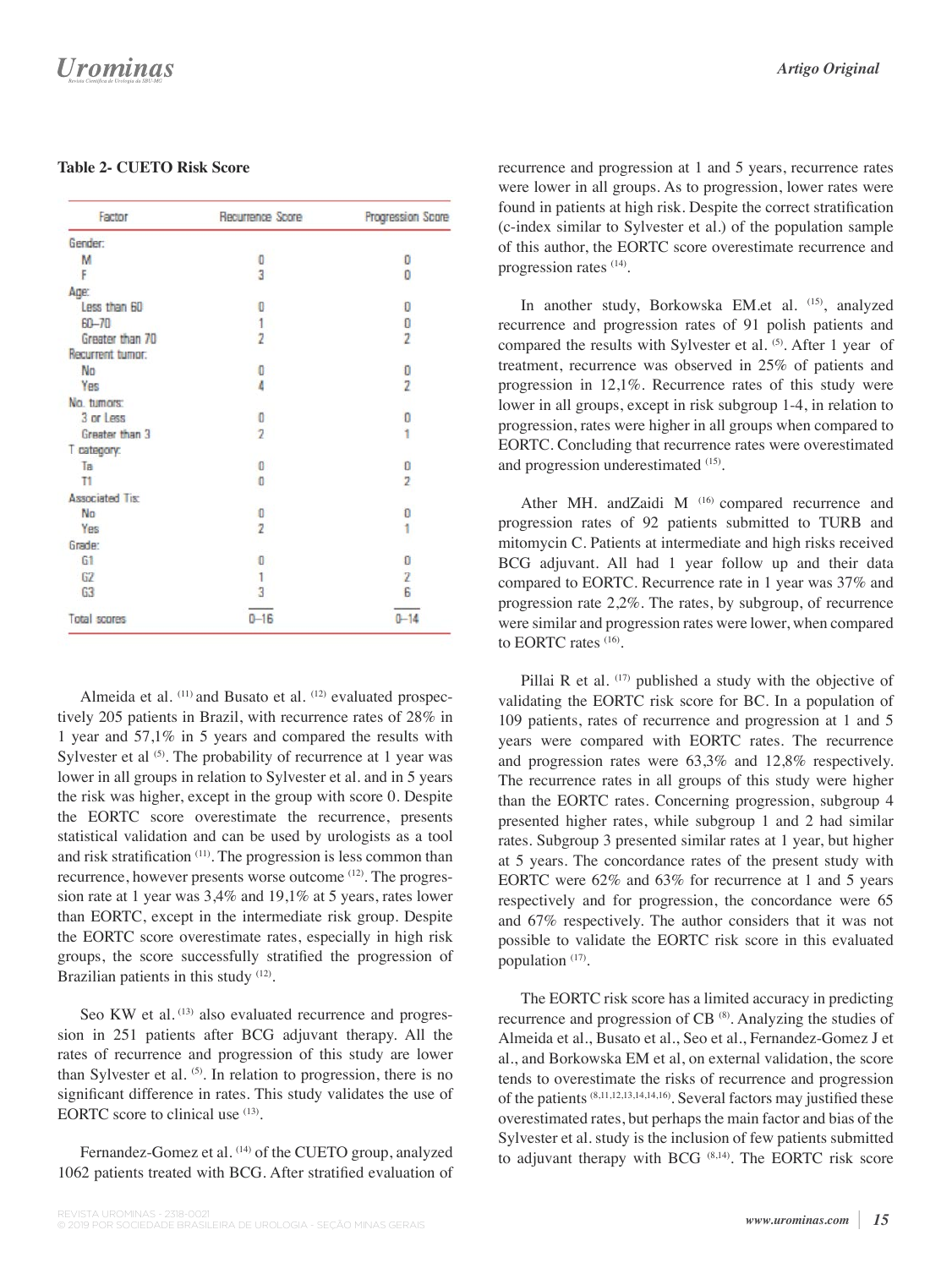# **Urominas**

is structured in 6 trials that used intra vesical chemotherapy regimens after TURB. Nowadays, this treatment is considered inferior when compared to BCG in patients with intermediate or high risk (8). According to the EAU guidelines, the indication of adjuvant treatment should be preferentially performed with BCG, which has been proven by several studies that show a superiority of BCG in relation chemotherapy for recurrence and progression (Figures  $1,2,3,4$ )<sup>(1)</sup>.



**FIGURE 2**





#### **External Validation of CUETO Risk Score**

Bacillus Calmette-Guerin is the most effective therapy for NMIBC. In EORTC series only 171 patients were treated with bacillus Calmette-Guerin. For that reason, Fernandez-Gomez J, et al. <sup>(9)</sup> developed a risk stratification model to provide accurate estimates of recurrence and progression probability after BCG (9).



#### **FIGURE 4**

**Comparison of progression rates according to risk score in 5 years.**

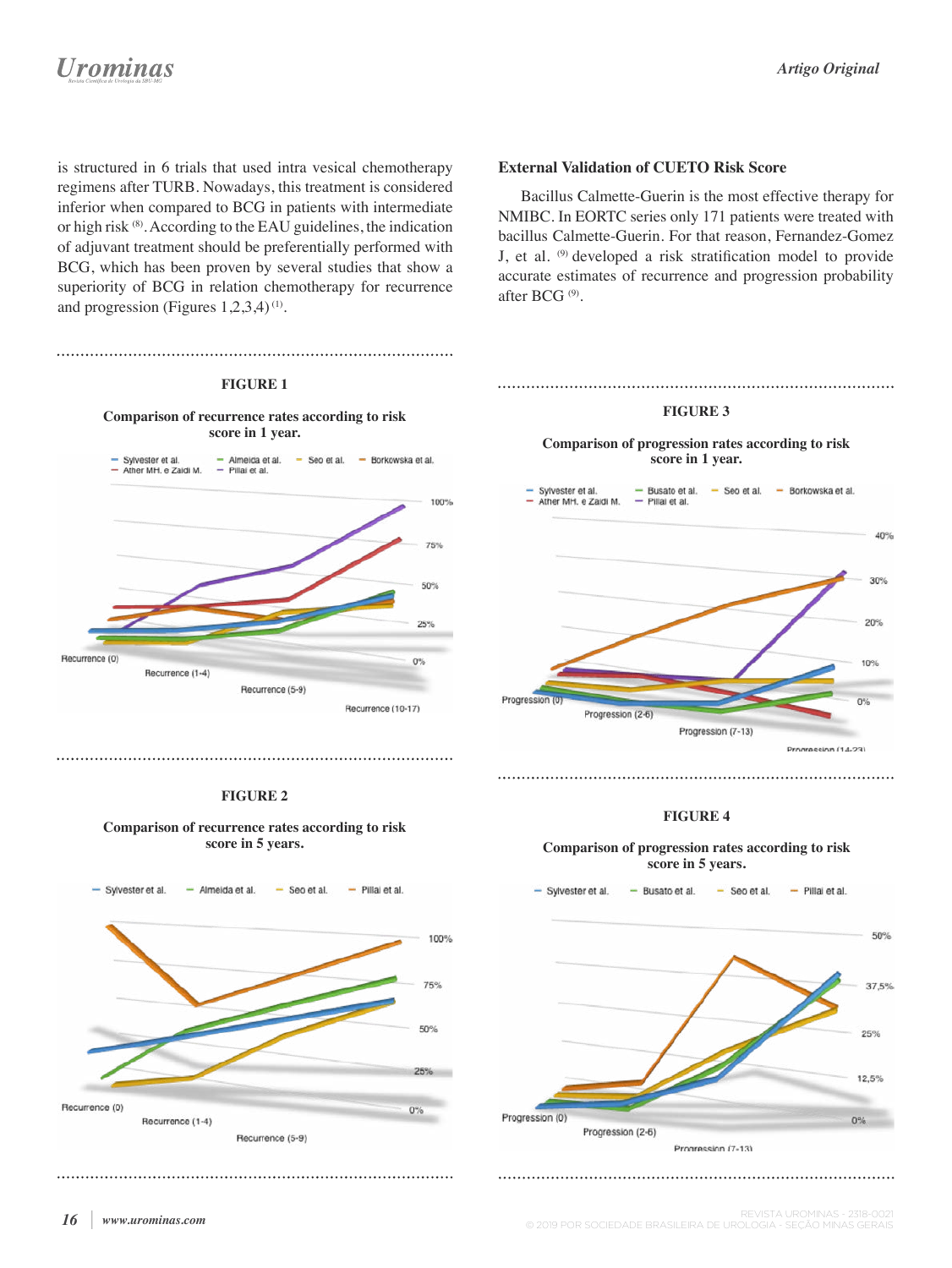## **Urominas**

CUETO score was not designed for patients without BCG, when Xylinas E, et al. (8) evaluated its performance in predicting disease recurrence and progression in all cohort of patients, the discriminative ability of this model was signifcantly lower than EORTC (8). In this way, the analyses restricted to patients treated with BCG improved discrimination (C-index= 0.597 and 0.645 for recurrence and progression respectively), but still overestimated recurrence and exhibited a poor calibration to progression<sup>(8)</sup>.

Kohjimoto Y et al. <sup>(18)</sup> retrospectively reviewed data on 366 patients with NMIBC treated with BCG and assigned points for recurrence and progression based on EORTC and CUETO scores. The CUETO model successfully stratifed recurrence and progression, however EORTC did not stratifed. The C-index for recurrence were 0,514 and 0,576 respectively for EORTC and CUETO, for progression were 0,693 and 0,764 respectively  $^{(18)}$ .

Rosevear HM. et al.  $(19)$  analyses a total of 1,106 patients with NMIBC in a multicenter phase II study of combination BCG plus Interferon alfa. The aim of this study was to investigated the ability of CUETO model to stratify the recurrence risk. The overall recurrence rate in this population was 48.9% at 2 years followup, higher than the 32,6% of recurrence described by Fernandez-Gomez et al. <sup>(9)</sup>. The recurrence rates between this population were (42%, 48%, 58% and 74%) and that in the CUETO (21%, 36%, 47% and 67%) in the 4 subgroups respectively. There were some factors could explain that difference in rates. All the patients of this study received combination BCG plus Interferon alfa and the cycles of BCG induction and maintenance were different. However, CUETO score successfully stratified the patient risk for recurrence  $(19)$ .

Vedder MM et al. <sup>(20)</sup> included 1892 patients, in a multicenter study from 3 countries, with NMIBC who underwent TURB and evaluated progression and recurrence according to EORTC and CUETO risk scores. During the follow up, 44% patients had a recurrence and 14% a progression. The EORTC and CUETO scores could not predict recurrence properly (C-index between 0,55 to 0,61 for EORTC and 0,56 to 0,59 for CUETO). The risk prediction was better for progression (C-index between 0,72 and 0,81 for EORTC and 0,74 and 0,82). The authors conclude that the discriminatory ability to available risk scores is poor for recurrence and moderate for progression in primary NMIBC (20).

## **CONCLUSION**

The EORTC and CUETO risk scores successfully stratifed recurrence and progression risks of NMIBC in several studies, despite having a tendency to overestimate the rates. Risk models are useful to predict recurrence and progression and are a valuable tool in daily practice.

Nevertheless, the EORTC and CUETO scores need improvement. It is essencial to add new risks markers such as FGFR3 and Ki67<sup>(20)</sup> or additional factors like lymphovascular invasion (8), which improved prediction of recurrence and progression (8,11,12,20).